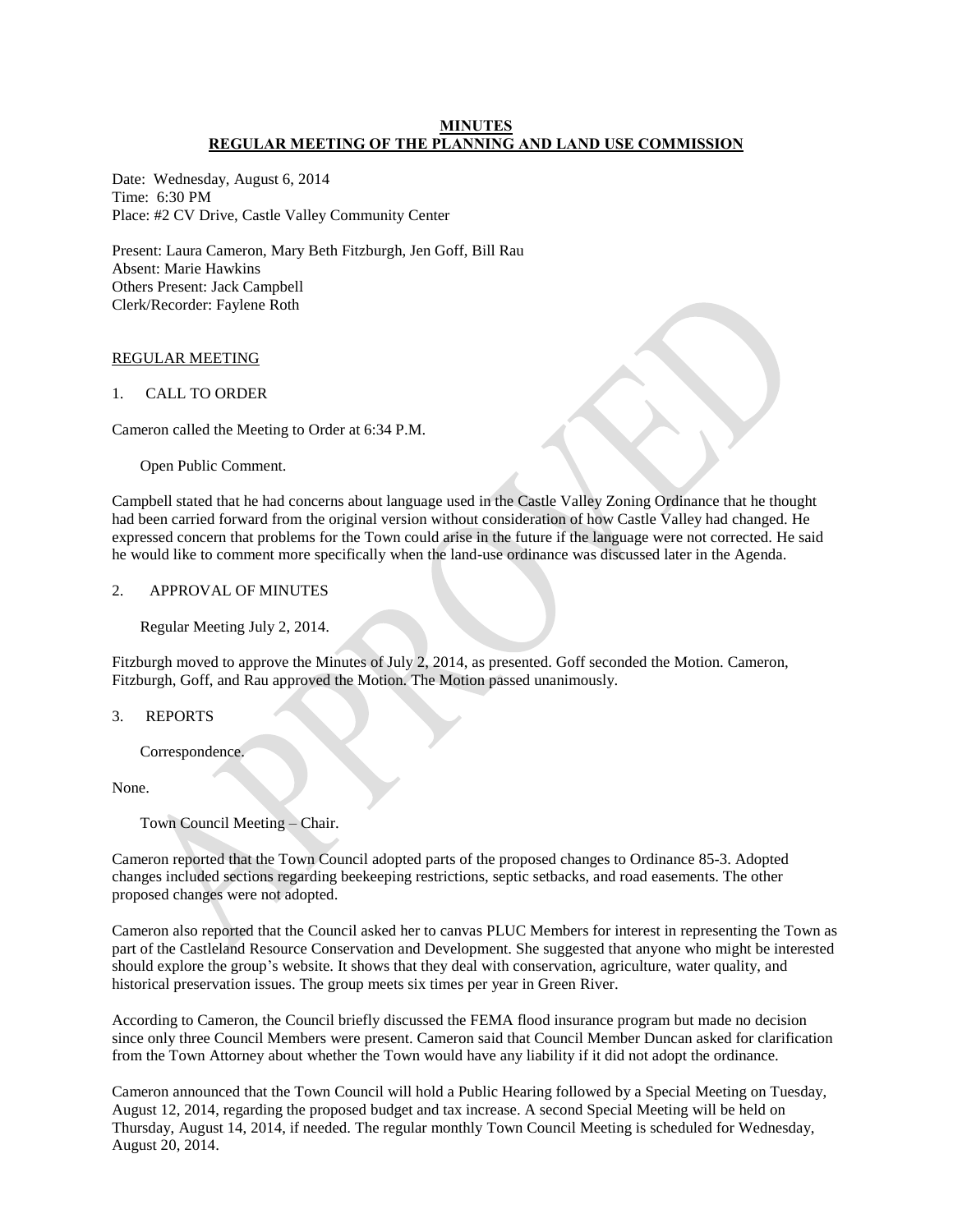#### Hazard Mitigation Committee – Rau

Nothing to report.

Permit Agent.

Roth presented the Building Permit Report for July 2014 which included two building permits and one solar permit. Cameron informed PLUC Members that she reviewed and signed the building permit issued to Roth. Roth also reported that the annual inspection of the Castle Valley Inn had been completed on Monday, August 4, 2014. It included a physical inspection of the premises by Roth, Mayor Dave Erley, and Fire Chief Ron Drake. Documents provided with the inspection included proof of good standing with the Utah Division of Corporations, written approval of the Southeastern Utah Health District Sanitarian, and verification of inspection of fire extinguishers by Rim to Rim Fire Safety. Fitzburgh inquired about the comment allowing the Inn to retain the light fixture on the lower bungalow which is shielded on the top but not the sides. She felt it was important to insure that the Lighting ordinance is enforced consistently. Roth replied that the inspection team considered that it was an old fixture and had been grandfathered in after the lighting ordinance passed. She noted that the fixture used a fluorescent bulb and that there were no residences on that side of the property that could be affected by the light. The inspection report requires that a compliant fixture be used when this one needs to be replaced or if a complaint is received before then.

Procedural Matters.

Cameron announced that she will not be present at the September 2014 Meeting. She said that Fitzburgh will chair that Meeting. She also noted that Rau will be absent from that Meeting.

#### NEW BUSINESS

4. Discussion and possible action re: non-routine CUP application by Dustin Grimm to move base location for Straight Edge Automotive from Lot 441 to Lot 426.

Cameron reported that Grimm was out of town and would not be present at tonight's Meeting. He also was not available for his 3<sup>rd</sup> quarter inspection which had been scheduled last Friday, August 1. Cameron noted that Grimm had informed Roth that he would be out of town. He plans to return to Castle Valley in the next few weeks. She suggested that they discuss the proposed conditions for his application which have been drafted by Fitzburgh. She observed that this application was more complete than the previous application received.

Fitzburgh suggested modifying condition #3 to align it with his proposal to use only spray cans for parts cleaner, WD-40, grease, and degreaser. She asked whether grease and degreaser come in spray cans and how much to allow. Campbell said that grease was like Vaseline and usually packaged in a tube and applied with a manual application gun. Campbell did not imagine that Grimm would be storing lots of this material.

Roth asked for clarification of proper containers and storage as described in condition #3. It was determined that the spray cans themselves would constitute approved storage.

Fitzburgh will add break cleaner, grease, and degreaser to the allowed materials in #3.

Fitzburgh referred to the statement added in condition #7 at Rau's request that \$5 million in coverage be required to cover damages to the Town's ground water from pollution or to the Town's infrastructure from fire. PLUC Members discussed whether liability insurance, a trust, or a surety bond would best cover the Town's concerns. They decided to state that the applicant must secure coverage for corrective action in the case of damages from pollution or fire.

Cameron commented that since his business moved from place to place, it minimized the possibility of impact from his work that would affect the watershed. She observed that a shop restricted to one spot would present a greater hazard. She said she would like to see younger people coming into the community and being able to support themselves. Cameron said she thinks the quarterly inspections provide a good way to monitor the conditions of this business. Goff agreed with Cameron. She feels the imposed conditions avoid the major issues. She noted that insurance can be a problem for a beginning business and said that she is comfortable with the conditions.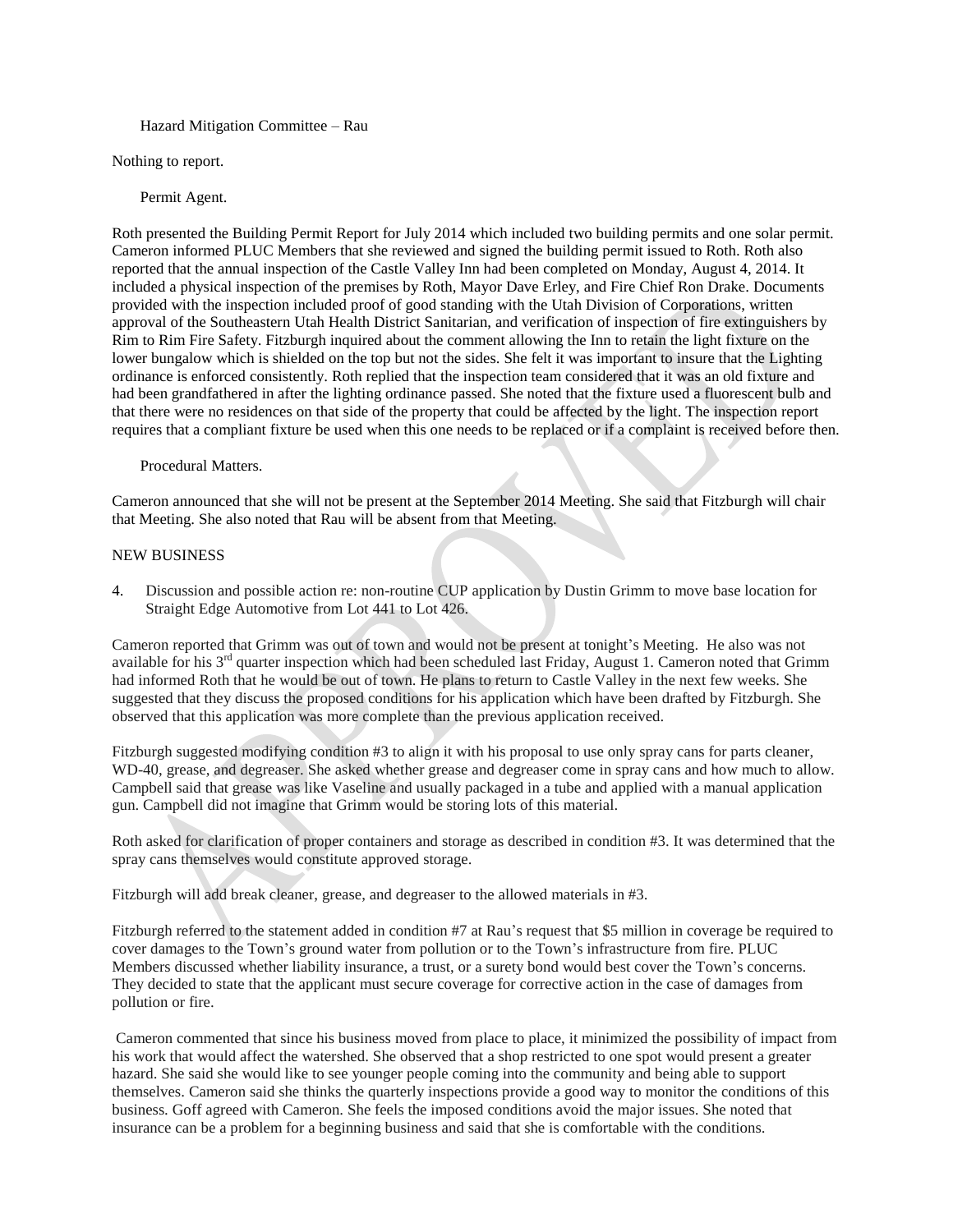Fitzburgh said she did not think the Town Council would ask for additional surety bond coverage. She said the original concerns with the Rhoads' request for a permanent shop stemmed from the larger quantities of hazardous materials that would be stored. She said she thinks those conditions may be "overkill" in this situation, although she noted that Grimm could be doing a lot more of this type of work than a homeowner would be doing.

Rau agreed that the Town did not need to require Grimm to take out personal liability insurance. He said that would be a decision between him and his clients. Rau's concern was that the Town be protected, so he supported asking for a surety bond.Fitzburgh suggested that they remove the requirement for personal liability insurance and ask for a \$5 million surety bond to cover damage to the watershed from leaks and migration and to the Town infrastructure from fire.

There was a discussion about what amount of coverage would be sufficient. Fitzburgh noted that if something did happen that contaminated the aquifer, it would be too expensive to fix. She noted that other applicants with potential fire hazards have not been asked to provide liability coverage.

Campbell said it was hard to envision large damages from the kind of work that Grimm wants to do. He supposed a gas tank could rupture, in which case a backhoe could be hired to remove the contaminated dirt.

Cameron summarized the decision to remove the personal liability requirement and add the requirement for a surety bond. Fitzburgh said she did not know whether a surety bond company would even accept this as a risk. Goff suggested that they ask Grimm to do the homework on finding out what kind of coverage was available.

Cameron asked Roth to draft a letter to Grimm stating that he cannot operate his business until a new permit is approved and to ask him to obtain information about surety bonds. Roth will inform Grimm that the requirement for personal liability insurance will be left up to him and let him know that he must meet all the approved conditions before commencing his business activity.

PLUC Members agreed to use language that would say the applicant agrees to purchase coverage that would pay for corrective action from accidental discharge, dispersal, seepage, migration, release or escape of pollutants or hazardous materials in association with this permit or damage to Town infrastructure from fire caused by work done by the applicant.Roth will include a copy of the revised conditions with the letter to Grimm.

Cameron asked whether the Town had guidelines governing the time period for response from an applicant for a permit. Fitzburgh said that Ordinance 95-6 follows state code in governing time frames for Town action but not for the applicant.

Fitzburgh asked Cameron and Rau—who will not be present at the September PLUC Meeting—whether they felt they could support the application with the proposed conditions. Cameron replied that she would support the application. Rau said he opposed it.

Rau moved to table Item 4. Goff seconded the Motion. Cameron, Fitzburgh, Goff, and Rau approved the Motion. The Motion passed unanimously.

5. Discussion and possible action re: assess the effectiveness of the Town's current appeal authority of a three member Board of Adjustments, consider alternate forms and determine the form that best meets the community's long-term need for a fair and effective appeal authority.

Cameron reported that she had a conversation with Jean Binyon, Board of Adjustment Member for Grand County, who declined the offer to serve as Castle Valley's single appeal authority. According to Cameron, Binyon consulted with Mary Hofhine, Community Development Coordinator for Grand County, about possible candidates for Castle Valley to consider. They suggested Richard Grice, currently residing in Telluride, CO, who served as a Grand County planner for 12 years and currently retains a second dwelling in San Juan County. During several conversations with Grice, he suggested several options: (1) he could serve as an advisor to a Board of Adjustments (BOA); (2) the Town Council could serve as the BOA; (3) he also suggested a different model for appeals in which certain types could be designated to go directly to judicial review. Cameron said that she explained to him that Castle Valley did not currently have a BOA and that the Town Council could not serve as the BOA because it is the land-use authority. Fitzburgh agreed with Cameron that the Council could not serve as the BOA and did not think that Grice's examples of the specific types of appeals that should go directly to judicial review were appropriate.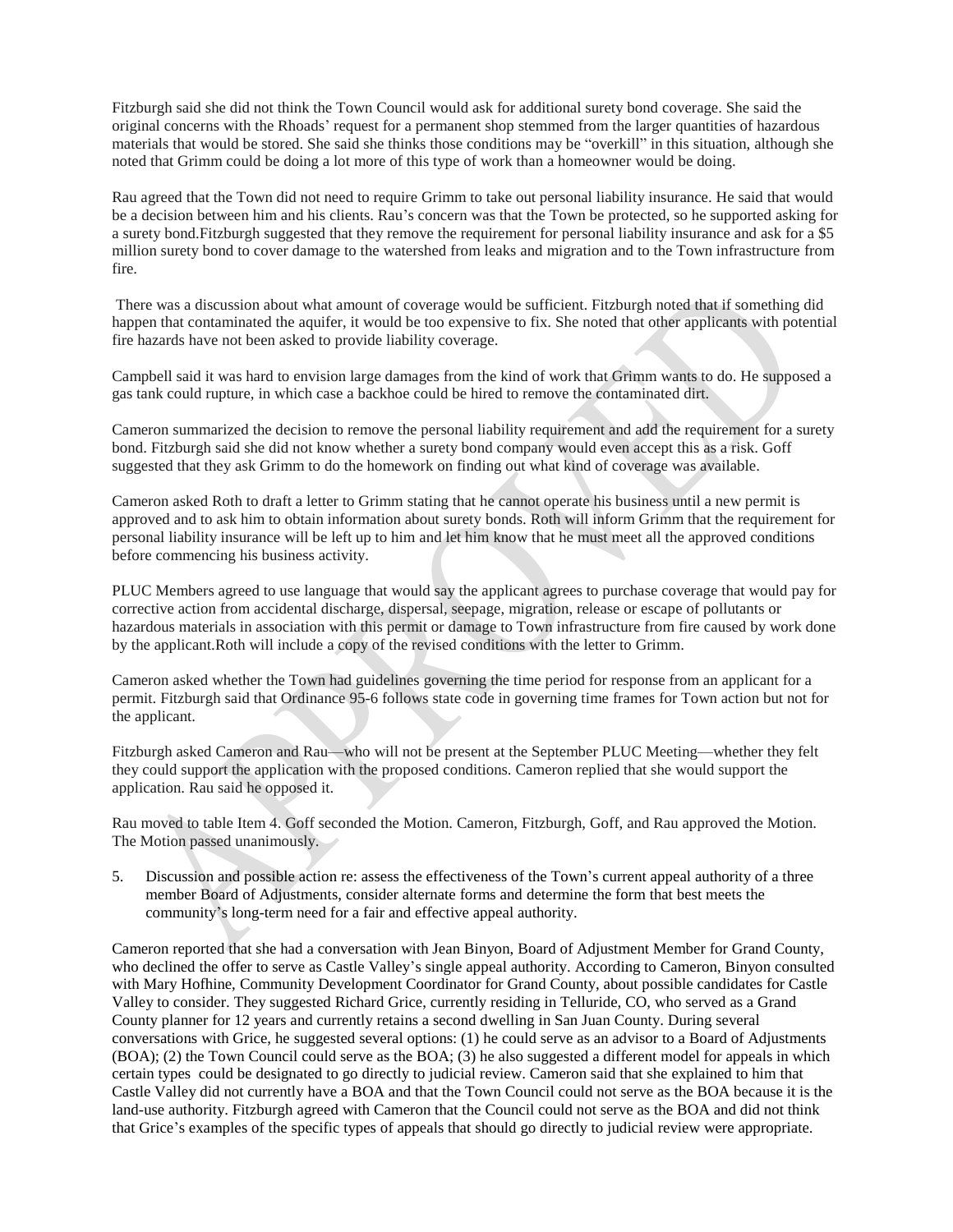Rau reported that he had consulted with three possible candidates. Two declined; one did not respond.

Fitzburgh reported that she had received an email from Meg Ryan, Land Use Planning Consultant for Utah League of Cities and Towns. Ryan suggested contacting Moab Mayor Dave Sakrison, for suggestions of possible candidates. According to Fitzburgh, Ryan also suggested reasonable payment options. Ryan suggested a set fee over an hourly rate—around \$500.00 for variances and \$800.00-\$1000.00 for appeals. Fitzburgh acknowledged the difficulty in budgeting for this, since the need rarely occurs. Rau, too, suggested a set honorarium would be preferable than paying lawyer fees by the hour.

Fitzburgh cited the qualifications for an appeal authority listed in the Utah League of Cities and Towns Land-Use Training Handbook, page 61, to explain why she thinks a planner or an attorney are best qualified to serve as the appeal authority.

The possibility of considering Grice as a candidate was discussed and due to the problems related to his suggestions on how to structure the BOA,he was eliminated as a possible candidate.. Fitzburgh said Craig Call, land-use attorney and the Founder and Executive Director of the Utah Land Use Institute -. would be an excellent choice. Though, she said, she would like to retain the option of using Call as a land-use attorney for the Town, if needed, and thought that might not be possible if he were serving as the Town's appeal authority. She will, however, consult him for references.

Rau suggested that they ask the Town Council to look for potential candidates. Fitzburgh will email them with that request.

Fitzburgh moved to table Item 5. Rau seconded the Motion. Cameron, Fitzburgh, Goff, and Rau approved the Motion. The Motion passed unanimously.

6. Discussion and possible action re: amendments to Ordinance 85-3 related to conditional uses, permitted livestock requirements, and definitions.

Cameron referred to the document that incorporates the changes adopted by the Town Council and retains the remaining proposed changes that had been submitted to the Town Council by the PLUC.Fitzburgh stated that she would like direction from the Town on what they did not like about the proposed amendments that they sent back to the PLUC for further consideration. She said she feels that the changes are in accordance with the General Plan.

Goff, who attended the recent Town Council Meeting, said the Council was concerned about finding language that would differentiate between foster family homes and foster group homes. Fitzburgh cited the ULCT Powers and Duties Handbook, pages 125-6, which explains the obligation to provide group homes for the elderly and disabled. Fitzburgh said these issues should be studied more fully at a later date. She said that the proposed change to delete "foster care homes" from the Conditional Uses in Section 4.5 is a separate issue and means that no conditional use permit would be required for a foster family home. Currently, she said, only single family homes are allowed with no more than four unrelated people. According to Fitzburgh, the list in this section refers to conditional uses that are permitted. She said that including forster care homes here could indicate that foster care group homes were allowed with a conditional use permit.

Cameron agreed with Fitzburgh that the proposed changes for conditional use permits were appropriate. However, she felt that the changes concerning permitted livestock should not be included at this time. Fitzburgh agreed that the paragraph about contiguous lots had become a contentious issue. She, too, thought further discussion should be postponed and that, now, they should just deal with the conditional use issues. Rau and Goff agreed. Cameron will let the Town Council know of this decision.

Campbell commented on the statement he made earlier during the Open Comments period of the Meeting. His concern, he said, was regarding the description of the Rural Agricultural Residential Zone (RAR-1) in Section 1.1 of Ordinance 85-3. According to Campbell, the RAR-1 zone is described as primarily agricultural land that is interspersed with residential structures. He thinks that Castle Valley is the direct opposite—mostly residential with occasional small agriculture permitted. He commented that the current Ordinance now allows animals on an industrial scale. He is concerned that the current number of animals will damage the watershed, not just from manure but from nitrate contamination due to high urine levels. He also expressed concern that different parts of the Ordinance oppose other parts, such as the intent to protect the local bee population and the lack of management of pesticide use that could destroy the bee population. Campbell also expressed concern about the language regarding